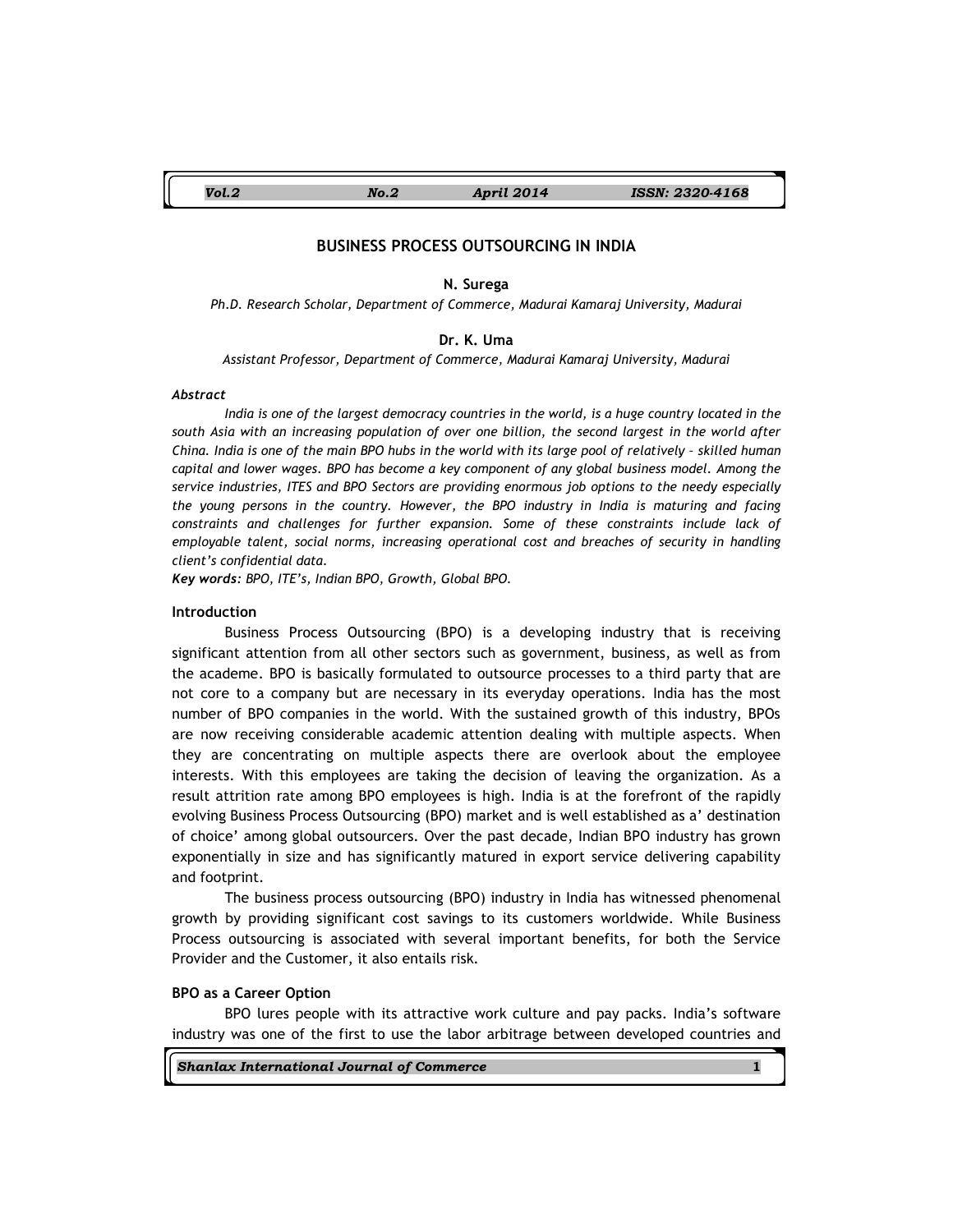| Vol.2 | No.2 | <b>April 2014</b> | ISSN: 2320-4168 |
|-------|------|-------------------|-----------------|
|       |      |                   |                 |

India to their advantage. They did so by selling the software talent in mass. The software bandwagon was swiftly joined in the 2000s by the IT Enabled Services or better known as the Business Process Outsourcing companies. These companies provide specialized talents to all types of industry across the globe at rock bottom prices. They achieve this by employing the vast English speaking talent pool to service multi-national clients. With high entry-level salary, BPO is attractive to the fresh graduates. Very few industries provide Rs.2 lakh per annum jobs plus perquisites to a fresher with a basic degree and good communication skills. Thus, the campus freshmen who were hitherto getting a paltry sum as their pay package saw the offers balloon.

# BPO – Why India?

The abundant skilled manpower has made India a target destination for multinationals to back end their operations in India. India ranks high in areas such as qualifications, capabilities, quality of work, linguistic capabilities and work ethics, and thus is ahead of competitors such as China, Philippines, Ireland, Australia, Canada etc. Indian companies have unique capabilities and systems to set measure and monitor quality targets.

| <b>BPO</b>                                                   | India | China         | <b>Russia</b> | Canada | Ireland |
|--------------------------------------------------------------|-------|---------------|---------------|--------|---------|
| Government Support                                           |       |               |               |        |         |
| Labour Pool                                                  |       | k.            |               |        |         |
| Infrastructure                                               |       |               | k.            |        |         |
| <b>Educational System</b>                                    |       |               |               |        |         |
| Cost Advantage                                               |       |               |               |        |         |
| Quality                                                      |       | $\Box$        |               |        |         |
| <b>Cultural Compatibility</b>                                |       | П             |               |        |         |
| Time/distance Advantage                                      |       |               |               |        |         |
| <b>English Proficiency</b>                                   |       | $\Box$        |               |        |         |
| $\blacksquare$ High $\blacksquare$ Medium $\blacksquare$ Low |       | Source: neoIT |               |        |         |

Table-1: Support for BPO in Various Countries

In specific BPO categories, Indian centers have achieved higher productivity levelsfor example, the number of transactions per hour for back office processing, than their Western counterparts. India is able to offer a 24x7 services and reduction in turnaround times by leveraging time zone differences. India's unique geographic positioning makes this possible. Many state governments in India are offering incentives and infrastructure to set up IT enabled services. About 100,000 engineers graduate from India every year. Many of these engineers are employed with call centers for troubleshooting and providing technical support at salaries that are dramatically lower compared to the pay scales in the US. The average monthly salary in India is \$400-700 compared to \$2,700-2,800 in the US.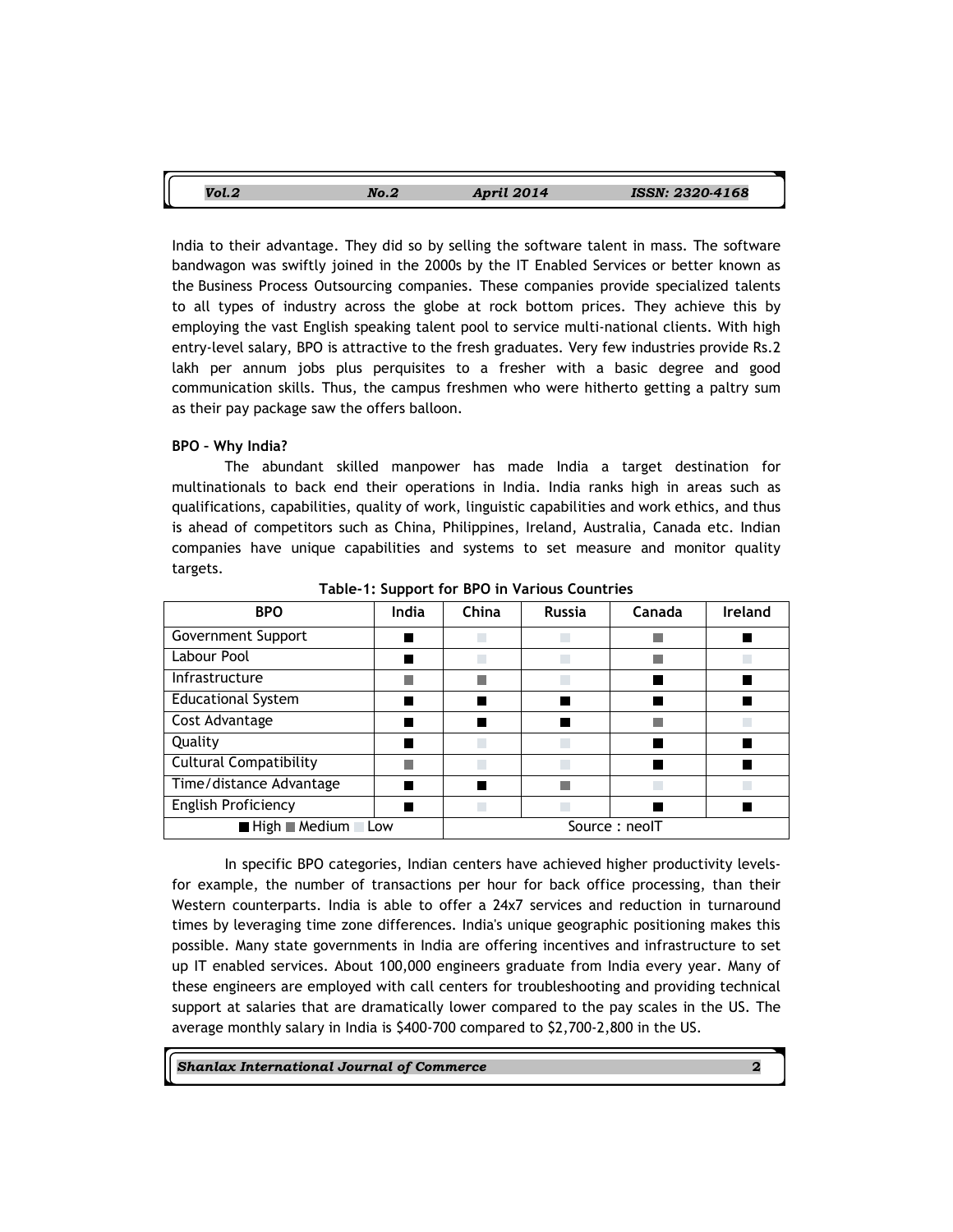# Vol.2 No.2 April 2014 ISSN: 2320-4168

# Interesting Facts about the Indian BPO Industry

- The BPO sector in India is estimated to have reached a 54 per cent growth in revenue
- The demand for Indian BPO services has been growing at an annual growth rate of 50%
- The BPO industry in India has provided jobs for over 74,400 Indians. This number is continuing to grow on a yearly basis. The Indian BPO sector is soon to employ over 1.1 million Indians
- 70% of India's BPO industry's revenue is from contact centers, 20% from data entry work and the remaining 10% from information technology related work
- Indian BPOs handle 56% of the world's business process outsourcing

#### The Top Fifteen BPO Companies in India

NASSCOM conducted a survey and evaluated the leading BPO service providers across India. The top fifteen business process outsourcing companies in India are:

- 
- WNS Group Wipro Spectramind Daksh e-Services
- Convergys HCL Technologiess Zenta
- ICICI Onesource MphasiS EXL
	-
	- Tracmail GTL Ltd vCustomer
- 
- 
- HTMT 24/7 Customer Sutherland Technologies

# Key Highlights

- In 2012-2013, export revenues are expected to grow by 11 14 % and domestic market by 13 – 16 %.
- Indian IT-BPO revenue estimated to cross \$100 million in 2011-12
- In 2011-12, exports are expected to be at \$69 bn and domestic market at \$32 bn
- Technology spends are expected to grow over 4%
- India's share in global sourcing was at 58% in 2011, up from 55% in 2010
- The industry expected to employ over 200,000 employees in 2012-13; currently employing over 2.8 million professional, with over 2,30,000 jobs being added in 2011-12

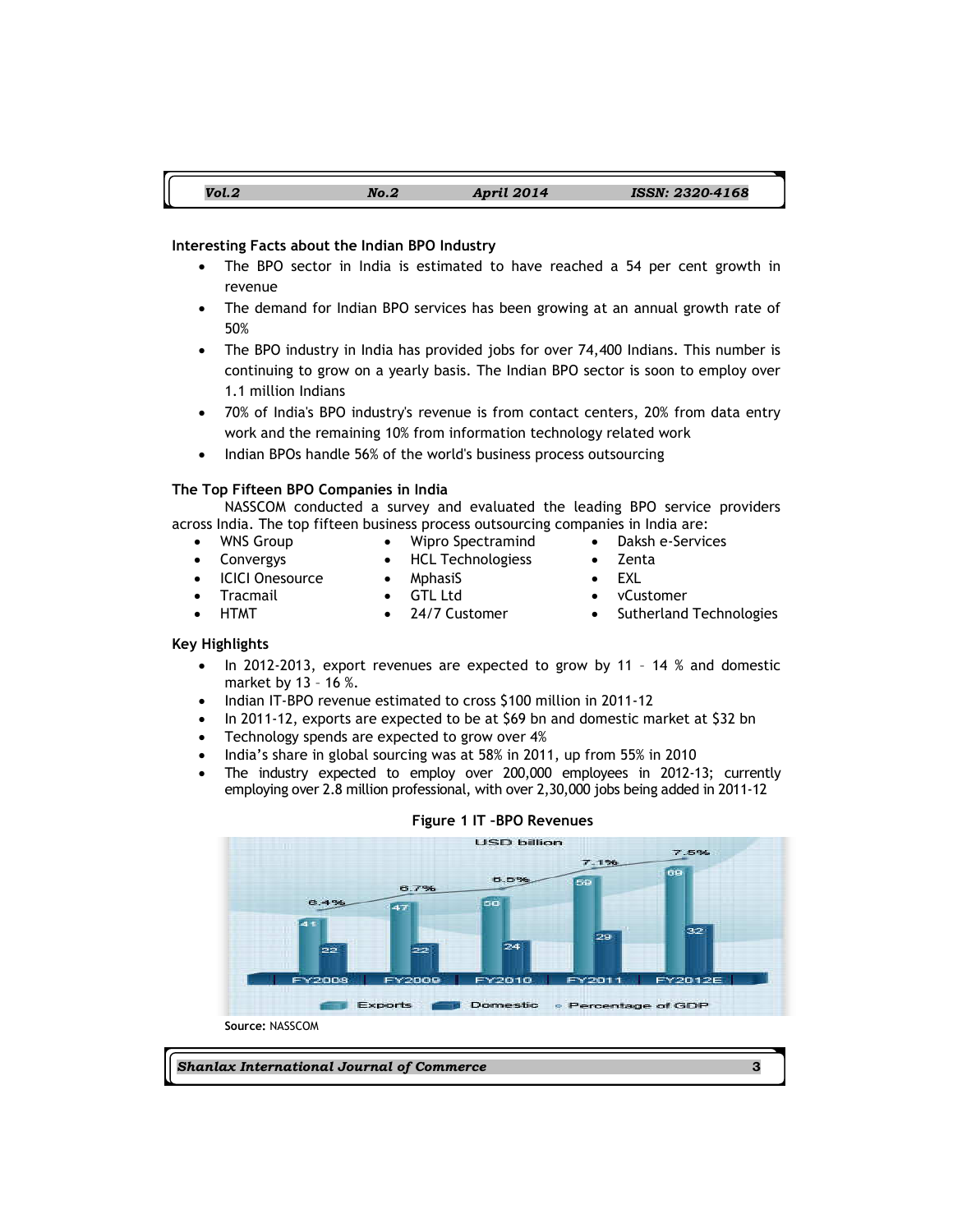| Vol.2 | No.2 | <b>April 2014</b> | <b>ISSN: 2320-4168</b> |
|-------|------|-------------------|------------------------|

# Achievements of Indian BPO

Several Indian BPO and IT companies are setting up local delivery centres in the Middle East and hiring senior executives from India, to serve the region well. After developed markets like the US and Europe, the Middle East is rapidly emerging as the next big destination for India's business process outsourcing (BPO) firms and software services providers. A case in point is Serco Global Services. It signed a four-year contract with the government of Abu Dhabi to provide shared services to over 50 government departments within the United Arab Emirates (UAE). It also has a presence in Saudi Arabia. So much so that Serco has established a strong foothold in the region with over 3,000 dedicated employees.



Source: http://www.slideshare.com/ bpo-market-share

TCS bagged a deal from National Commercial Bank in the UAE to manage its core banking platform. Cognizant won an IT services contract from the Saudi Electric Company for SAP implementation. WNS bagged a new client in the Middle East for shipping and logistics, while Wipro clinched an outsourcing deal from Qatar Airways to provide aviation IT products.

In fact, among Indian firms, Wipro has won the maximum number of long-term, large deals from the UAE since signing an Arabia trading agreement in March 13. The agreement made Wipro a preferred IT partner for outsourcing from the Middle East. Wipro recently informed stock exchanges in India that its joint venture (JV), Wipro Arabia, has clocked a total contract value or TCV of close to \$500 million in Saudi Arabia "over the last two years".

Admittedly, the Middle East contributes a tiny portion to revenues of BPO firms and software companies, compared to 85% of revenues from the US and Europe. But experts believe that due to its small base, the Middle East is set to grow its outsourcing by at least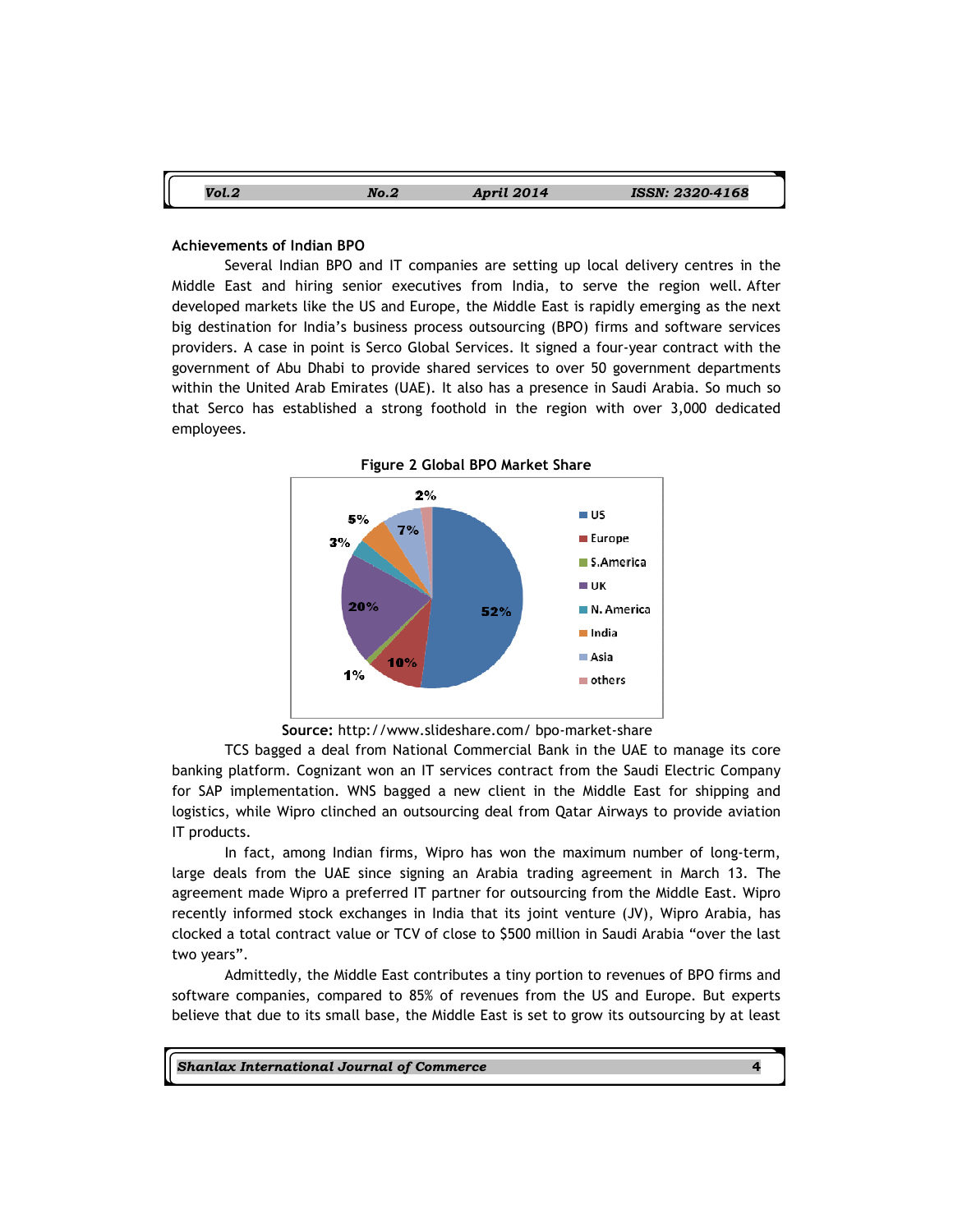| $V_0$ $\sim$ | Nn | April 2014 | <b>ISSN: 2320-4168</b> |
|--------------|----|------------|------------------------|

50% on-year for the next two years, much faster than India, whose size and scale of the market is similar to the Middle East. Indian firms have recently started chasing contracts from this region seeing the huge potential for outsourcing, especially for engineering, finance and accounts, and technical helpdesk, in sectors such as banking, insurance, utilities and telecom.



Source:http://www.business-standard.com/article/technology/it-bpo-industry-to-seeslow-growth-in-fy13-112020900102\_1.html

# Challenges & Opportunities

The jobs in it are challenging; the people are often required to manage a team with 500 or more people. This calls for a person who has excellent knowledge in the area of work and communication skills. He should have a magnetic personality so as to motivate the subordinates to put in their best as an individual and as a team player. Specialized skills require specialized knowledge. Regular training programmes are an essential ingredient to survive in the industry. This helps in keeping the individual in constant touch with the changing scenario. BPOs generally have an excellent monitoring system. Promotions and growth in the organization is dependent on the performance reviews submitted every quarter or half year. Reassignment of job roles and fresh training programmes are based on the performance review. Performance reviews also lay the foundation for variable pay component. Growth and monetary benefits based on performance act as a motivating factor to the individual. Employee welfare facilities like home-to-office transportation, health and fitness centres, excellent cafeteria add as an incentive to the young generation. High attrition rates are a major cause of worry to the industry. Stiff competition from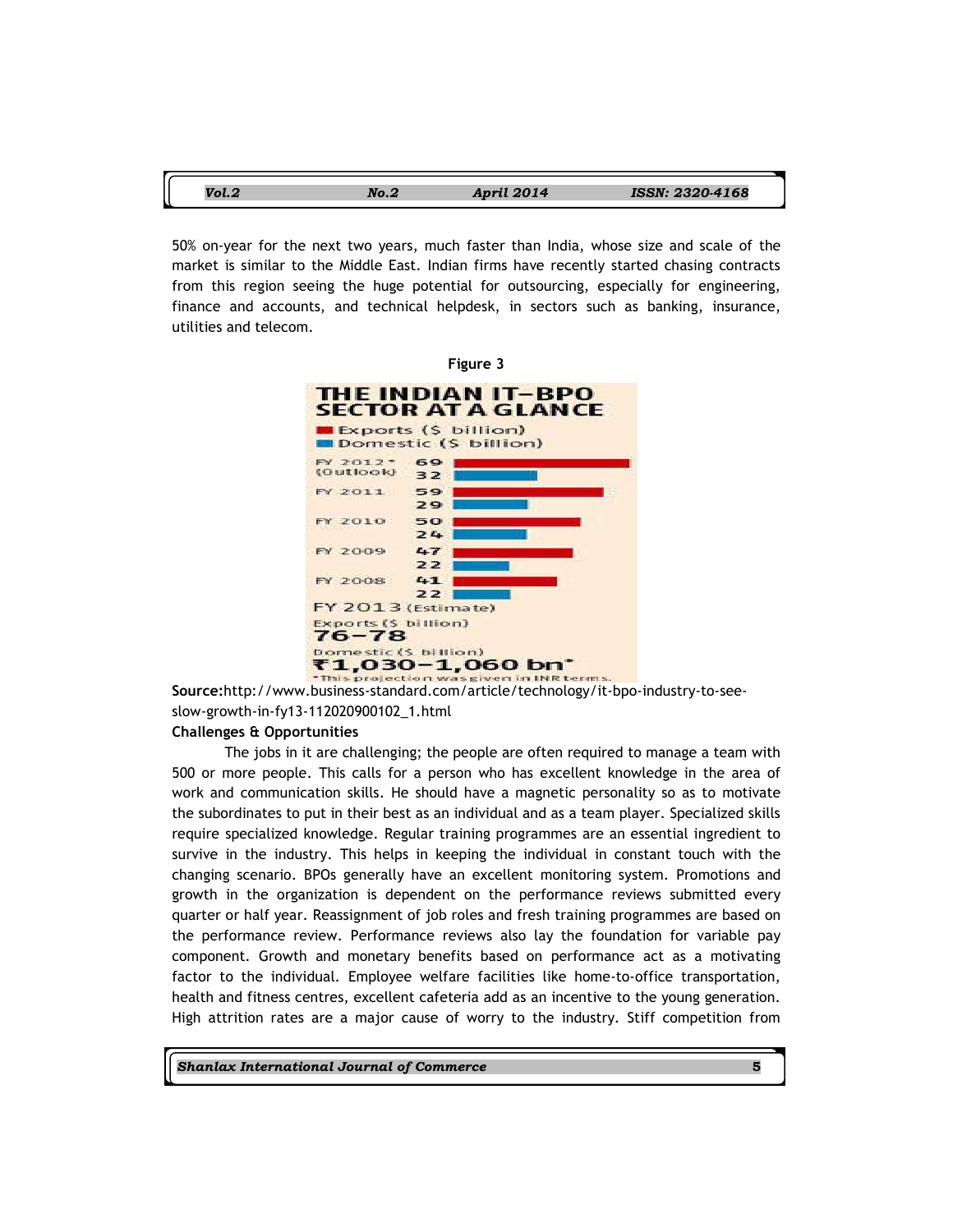| Vol.2 | No.2 | April 2014 | ISSN: 2320-4168 |
|-------|------|------------|-----------------|
|       |      |            |                 |

similar companies providing better salary and growth opportunities forces the employer to concentrate on the growth of the employees. In HP BPO, LEAP or Leadership Advancement Programme, helps in identifying the key players and groom them for future. Performance based- technical and managerial growth plus support from the company for the individual growth with comfortable working environment gives a rosy picture to the industry. But it is not free from defects. Employees of the call centres have to deal with monotonous jobs, long shifts and irate customers. Stress related problems are high in the industry as the people are forced to provide outstanding performance on a continuous basis for their survival. In some cases, minimal chances for growth, less specialized knowledge and inability to maintain a work-life balance are the outcome of it. These factors lead to frustration. The employees, who join BPO companies without completing their basic degree, end up compromising their future career prospects.

Youth unemployment is a major problem faced by many countries. It may leads to the unequal economic growth and formal job growth and also, the mismatch in skills between those demanded by the corporate and those attained by the candidates in schools and colleges. India s population growth increased from 350 million people in 1950 to approximately 1.2 billion people in 2005, 1.30 billion in 2009 and it s going on increasing. Considering the country s increasing population, the youth should be engaged in new opportunities and choices in the arena of employment and look inwards for the generation and maintenance of employment. Though many companies are contributing towards the employment opportunities to control the unemployment, BPO companies are playing vital role in providing employment to the youth with not much yardsticks like education, economic class or location etc. In spite of that even the society, the people around us is not giving proper recognition to the youngster who work in BPO s. But now days, the trend is being changed. Also the nature of employment i.e. work culture, work timings, nature of job etc. in BPO is quite different from other companies.

#### Conclusion

Most of the good companies encourage their employees to sharpen the saw by facilitating trainings and specialized courses. Exploiting the labor arbitrage provides fuel to the growing BPO industry, a career in BPO is definitely lucrative today, and, can be beneficial to the individual if she keeps educating and re-inventing herself. The Indian BPO industry is set for significant growth over next 5 years. To sustain this growth, the industry will need a huge number of quality human resources. Over the last fifteen years lot of jobs have been created in US in the software and services area. There is no sufficient manpower to meet these vacancies in US. However around 50% of these jobs are expected to be outsourced.